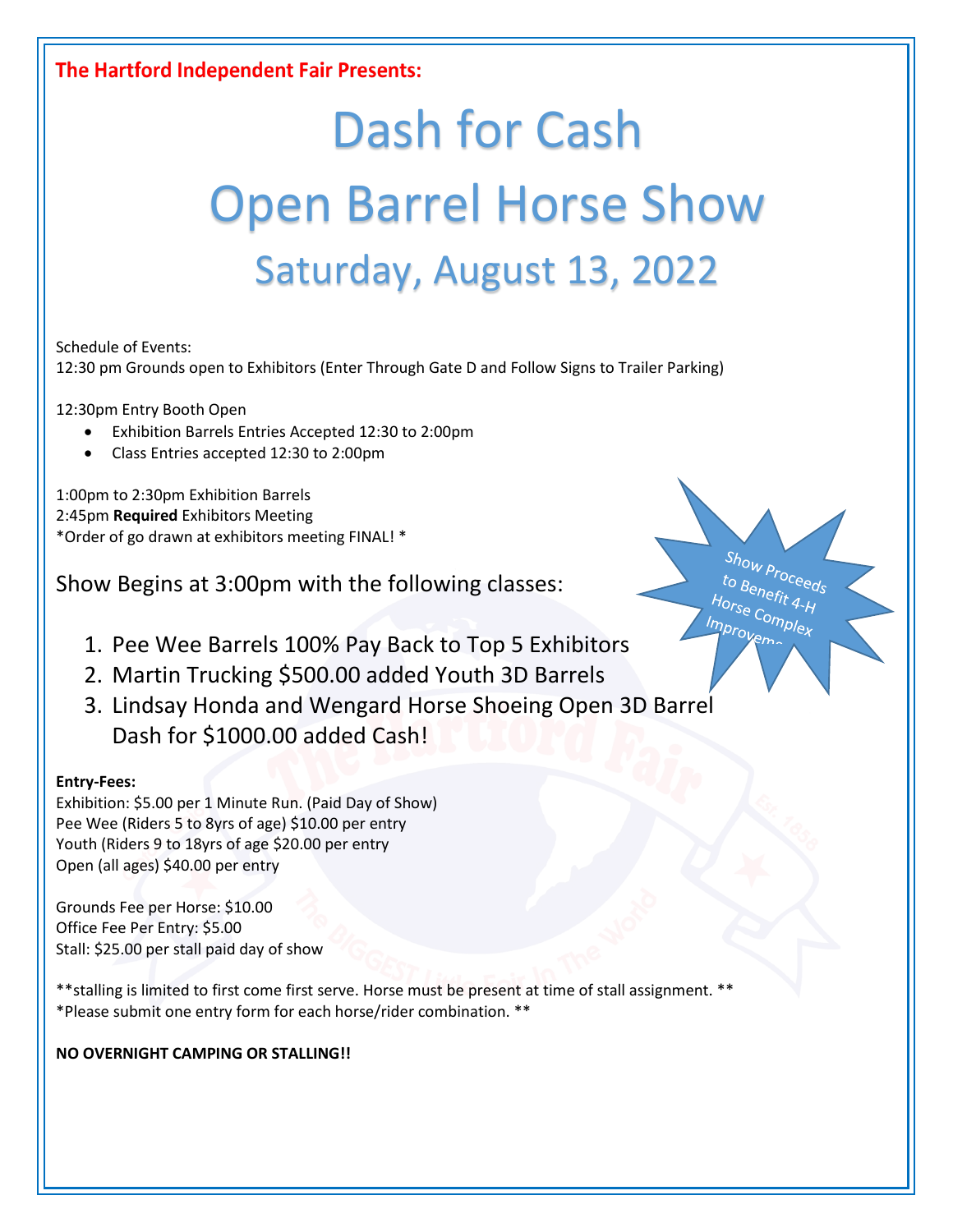Dash for Cash Event and Entry Rules: Updated: 6/8/2022

- 1. No Overnight Camping or Stalling. ALL Exhibitors and Horses off the grounds within 1 hour after show conclusion.
- 2. 2022 Dash for Cash Open Show is for money added barrel racing classes.
	- a. The following fees will be collected day of show and CASH only!
		- i. Class Entries accepted on August 13, 2022, 12:30-2:00 PM, NO Entries accepted after 2:01PM No EXCEPTIONS!
		- ii. \$25.00 Stall Fee (Paid on Assignment)
		- iii. \$5.00 per run Exhibition Barrels; limited 2 runs per exhibitor.
- 3. Due to Capacity; Entry will be limited for classes in the following way: (see division definitions for additional information)
	- a. Entry will be accepted until 2:00pm EST on August 13, 2022. Entries are closed at 2:01pm EST
	- b. Exhibition will run for 1 hour; each exhibitor will be given 1 minute in the arena.
	- c. Open: 100 Run Entries
	- d. Youth (11 Yrs. old to 18 Yrs. old): 100 Run Entries
	- e. Pee Wee (5yrs. old to 10 yrs. old): 50 Run Entries
- 4. The Hartford Independent Senior Fair Board Equine Committee Chair, Board of Directors and Show Officials is the final review and decision on all rule disputes and disqualifications.
- **5.** Dash for Cash Exhibitors will NOT be permitted on the grounds before 12:30pm. You will be parked in order of arrival. **If you want to park together, arrive together.**
- 6. Stalls are available for a fee.
- 7. All Contestants are required to be attendance to the exhibitor meeting to take place 30 minutes before the first class. If you do not attend; you DO NOT RUN in your class and forfeit your entry fees.
- 8. For class definitions please see below.
- **9. NO Overnight Camping Permitted!!**
- 10. A contestant will be disqualified for running out of turn or running the wrong horse. It is the contestant's responsibility to know their draw position. Rider changes must be reported to the show office 5 horses prior to their run. Rider changes not reported to show office prior to run will result in a disqualification.
- 11. Only one horse may be in the arena during a run. The run begins when the horse crosses the timer line. You have 3 minutes to enter the arena when you are called.
- 12. Reruns shall be granted at the discretion of the show officials or if the timer fails to work properly. Any penalty incurred on the original run shall not be applied against the rerun; however, any penalty occurring on the rerun shall result in a no time.
- 13. Show Producers have the right to disqualify any uncontrolled horse and/or a rider that may present a danger to other contestants, riders abusing their horse or that have not begun their run within 3 minutes of the time the rider has been called.
- 14. All horses must be safely stopped and walking when they exit the warmup arena. If an exhibitor does not maintain control and come to a safe stop in the warmup arena you will be subject to disqualification.

**Event Suspension and/Disqualifications: Participation is a privilege, not a right. Behavior, which is damaging to the horse, Hartford Independent Fair, fellow competitors, spectators or the sport of Barrel Racing, will not be tolerated. Violation of any of, but not limited to, the following provisions may subject a member to disqualification, removal from the grounds immediately and/or ban from future events.** 

- a. Using abusive language, threatening or bribing, to influence or harass any contestant, or Hartford Independent Fair Director/show official. Any remarks made with the intent to cast aspersions on the character or integrity of a Hartford Independent Fair Director, show staff or official.
- b. Abuse of a horse while competing in the arena or on the grounds is prohibited! There is zero tolerance of in regard to abuse, if witnessed or confirmed is grounds for immediate disqualification,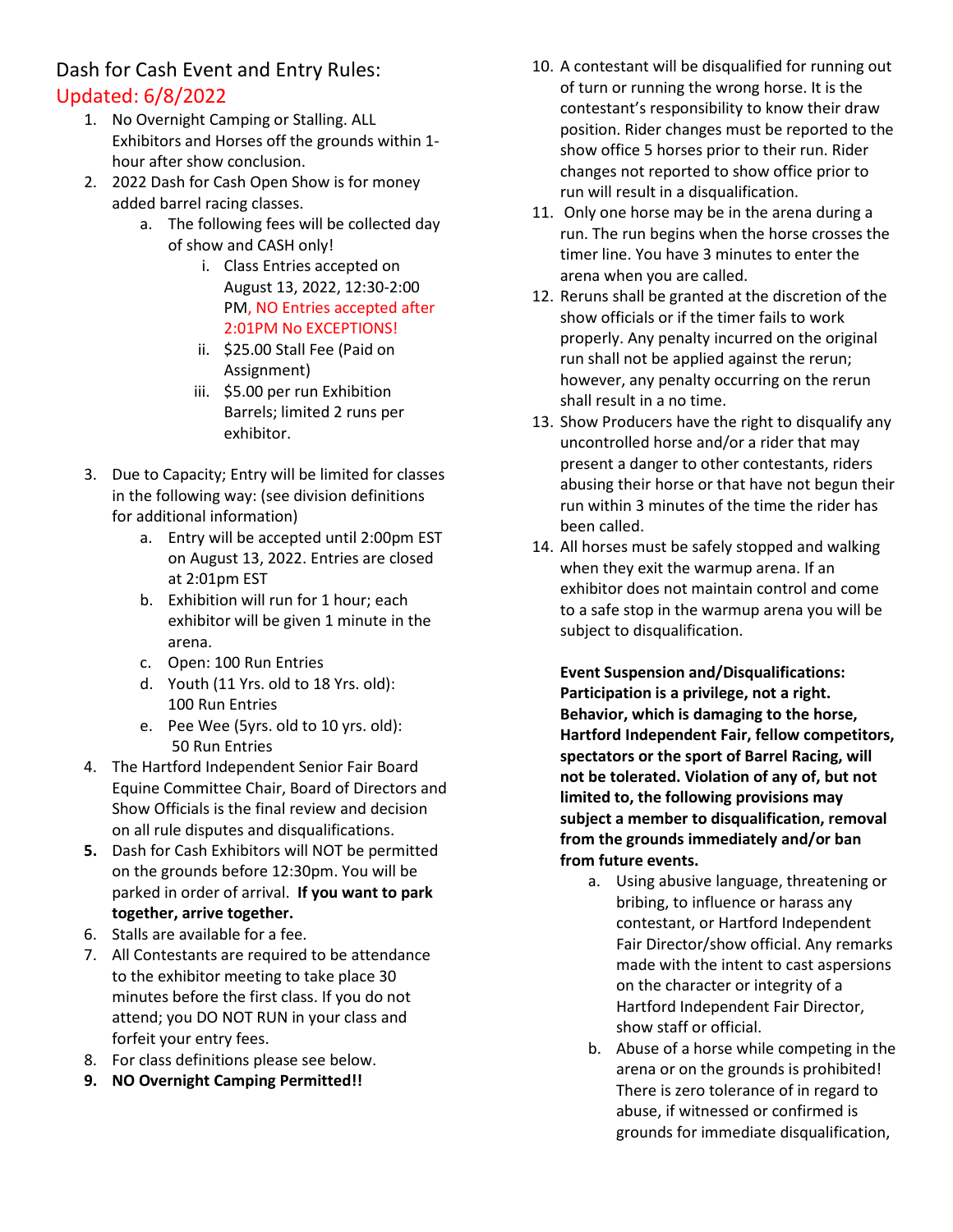forfeit of any winnings and dismissal from the grounds.

- i. Actions classified as "Abuse" may be decided by the Hartford Independent Fair Directors and Show Representatives. If not witnessed by show officials, acts of abuse must be described in writing and supported by two witnesses from the event and brought to the attention of Show Officials.
- c. Drug or alcohol use prohibited.
- d. Drug usage to misrepresent a horse will be considered abuse and grounds for dismissal.
- e. Misidentifying a horse in any class will disqualify a contestant.
- f. BAD CHECKS WILL NOT BE TOLERATED. There will be an automatic \$50 fee for each time a check is returned. The party that wrote the bad check will have 7 days to make the check good along with the \$50 returned check fees. If restitution is not made within 30 days of the date of the check, the late fee will double each 30 days the payment is not paid in full.

The contestant will be placed on a cash payment only list until payment is made.

g. We operate on a three-strike system with regards to violations of the rules stated. An initial warning, a secondary warning, on the 3<sup>rd</sup> strike contestant will be disqualified and forfeit entry and winnings. Warnings may be verbal or written and may come from the Hartford Independent Fair Equine Committee, Board of Directors or Show Official.

#### **Divisions:**

**Open:** Open to the world regardless of rider's age. Each horse/rider combination is limited to 2 runs in the class. The horse is limited to 4 runs total in a class regardless of horse/rider combination. **Entry Cap:** 150 Runs

**Youth:** Riders are age 9 to 18 as of January 1<sup>st</sup>. Each horse/rider combination is limited to 2 runs in the class. The horse is limited to 4 runs total in a class. **Entry Cap:**150 Runs

**Pee Wee:** Riders are age 5 to 8 years of age as of January  $1<sup>st</sup>$ . Each horse/rider combination is limited to 1 run in the class. **Entry Cap:** 50 Runs

#### **Disputes:**

Any dispute regarding a Hartford Independent Fair Director's decision must be submitted in writing with a \$200.00 Complaint Fee to the Hartford Independent Fair office within 48 hours of the completion of the event. Hartford Independent Fair Equine Committee reserves the right to make all final decisions regarding disputes based on the supporting documentation.

#### **Dress Code for ALL Exhibitors:**

Long or sleeved, button up, collared shirt, a cowboy hat or safety helmet, jeans and cowboy boots. This dress code will be strictly enforced. **Anyone making a run that is found to be in violation of the dress code will be assessed a no time.** Hartford Independent Fair Director or Show Official has the right to refuse attire they deem inappropriate and waive dress code on their show bills at time of show. **Youth and Pee Wee are REQUIRED to wear an ASTM/SEI Certified Helmet.** 

#### **Payout:**

Open and Youth will be paid on a 3D basis with minimum 75 entered runs in each class.

Pee-Wee Class will repay 100% Entry Fee.

Less than 75 rides in the Open and Youth class payback will be to the top 10 qualifying times.

Open and Youth Classes will be 70% payback. Added money will be divided the same number of places among all divisions. All prize money must be paid out. If not, enough riders qualify in a class based on numbers of places paid, the money which is accounted for shall be divided equally among those who have placed in that division.